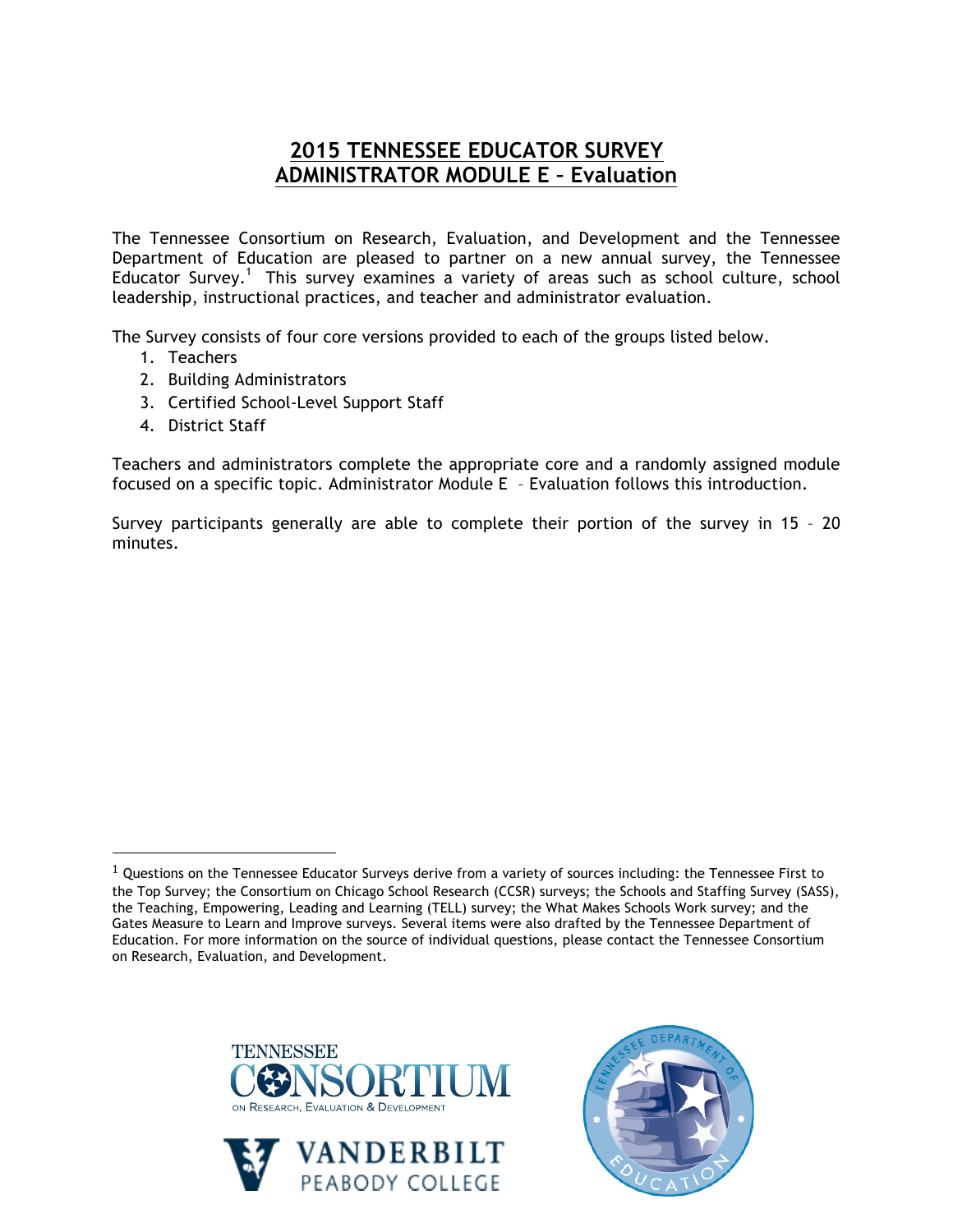## **2015 TENNESSEE EDUCATOR SURVEY ADMINISTRATOR SURVEY MODULES**

## **Administrator Module E - Evaluation**

A-E1. Indicate your agreement with the following statements about the teacher evaluation system in your district. The teacher evaluation system…

|                               |          | Somewhat        | Neither<br>Agree Nor | Somewhat |       |
|-------------------------------|----------|-----------------|----------------------|----------|-------|
|                               | Disagree | <b>Disagree</b> | <b>Disagree</b>      | Agree    | Agree |
| a. Focuses on the aspects of  |          |                 |                      |          |       |
| teachers' work that will      |          | 2               | 3                    |          | 5     |
| affect student learning.      |          |                 |                      |          |       |
| b. Helps teachers to identify |          |                 |                      |          |       |
| areas where they can          |          | 2               | 3                    | 4        | 5     |
| improve.                      |          |                 |                      |          |       |
| c. Helps teachers to identify |          |                 |                      |          |       |
| areas where their teaching    |          | 2               | 3                    | 4        | 5     |
| is strong.                    |          |                 |                      |          |       |
| d. Provides teachers with     |          |                 |                      |          |       |
| clear expectations for their  |          | 2               | 3                    | 4        | 5     |
| teaching.                     |          |                 |                      |          |       |
| e. Establishes specific       |          |                 |                      |          |       |
| standards for effective       |          | 2               | 3                    | 4        |       |
| practice for teachers in my   |          |                 |                      |          |       |
| school.                       |          |                 |                      |          |       |
| f. Helps teachers plan        |          |                 |                      |          |       |
| instruction and develop       |          | $\overline{2}$  | 3                    | 4        |       |
| lesson plans.                 |          |                 |                      |          |       |
| g. Overall has helped improve |          |                 |                      |          |       |
| teachers' instructional       |          | 2               | 3                    | 4        | 5     |
| practices.                    |          |                 |                      |          |       |

## A-E2. What are the purposes of the teacher evaluation system? (Select all that apply)

- a. Assessing teacher needs
- b. Aligning teacher practices with student needs
- c. Aligning instruction with state assessments
- d. Assessing teacher subject area/content knowledge
- e. Assessing teacher knowledge of key subject-area skills and strategies
- f. Assessing teacher knowledge of pedagogy and techniques
- g. Assessing teacher knowledge of student feedback
- h. Assessing teacher knowledge of assessment techniques
- i. Compliance with state policies
- j. Other *(specify)*





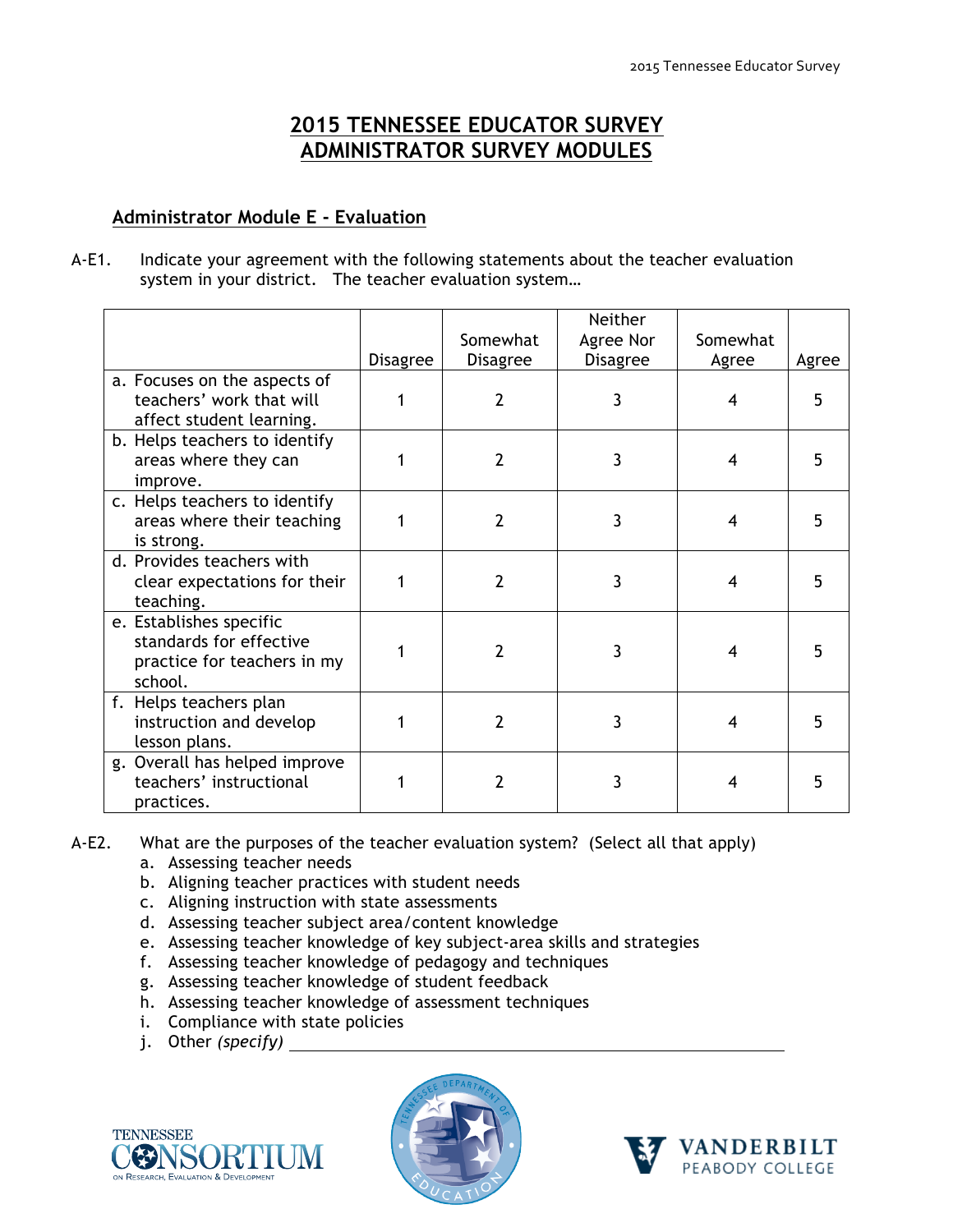| A-E3. | Please indicate the extent to which results from teacher evaluation ratings in your |
|-------|-------------------------------------------------------------------------------------|
|       | school are used for the following purposes.                                         |

|                                                                                                                                                                           | Not<br>at | To a<br>Small  | To a<br>Moderate | To a<br>Large | Do Not<br>Know |
|---------------------------------------------------------------------------------------------------------------------------------------------------------------------------|-----------|----------------|------------------|---------------|----------------|
|                                                                                                                                                                           | All       | Extent         | Extent           | Extent        |                |
| a. To identify areas in which teachers<br>need professional development                                                                                                   |           | $\overline{2}$ | 3                | 4             | 5              |
| b. To determine whether particular<br>teachers receive (or keep) tenure (or<br>some other continuing right to their job<br>that cannot be revoked without due<br>process) | 1         | $\mathcal{P}$  | 3                | 4             |                |
| c. To determine whether teachers receive<br>a monetary bonus on top of their salary,<br>a salary increase, or promotion to a<br>higher level                              |           | $\overline{2}$ | 3                | 4             |                |
| d. To assign teachers to classes/students<br>(within the school)                                                                                                          |           | $\overline{2}$ | 3                | 4             | 5              |
| e. To provide information to parents<br>and/or the general public about the<br>quality of teaching at my school as a<br>whole                                             |           | $\mathcal{P}$  | 3                |               |                |
| f. To determine whether teachers enter<br>into some type of probationary status<br>(employee improvement plan, etc.)                                                      |           | 2              |                  |               |                |





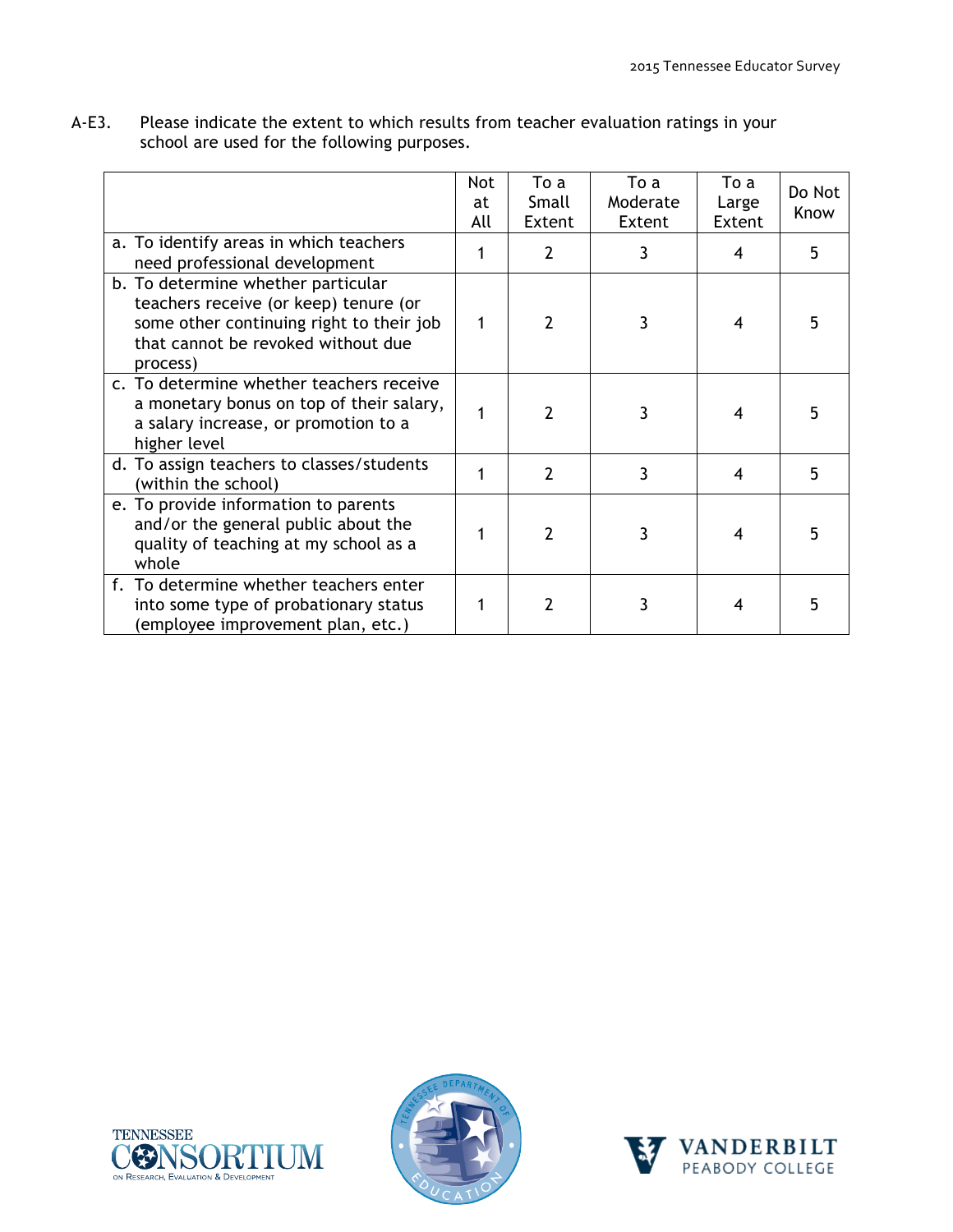|                                                                                                                                    | <b>Disagree</b> | Somewhat<br><b>Disagree</b> | <b>Neither</b><br>Agree Nor<br><b>Disagree</b> | Somewhat<br>Agree | Agree |
|------------------------------------------------------------------------------------------------------------------------------------|-----------------|-----------------------------|------------------------------------------------|-------------------|-------|
| a. In my school, evaluation<br>criteria and indicators are<br>appropriate.                                                         |                 | $\overline{2}$              | 3                                              | 4                 |       |
| b. Existing instruments for<br>measuring teacher<br>performance are clear.                                                         |                 | $\overline{2}$              | 3                                              | 4                 |       |
| c. The system for assessing<br>teachers generates fair and<br>accurate results.                                                    |                 | $\overline{2}$              | 3                                              | 4                 | 5     |
| d. The evaluation criteria are<br>applied equally to all<br>teachers, regardless of their<br>background or level of<br>experience. |                 | $\mathcal{P}$               | 3                                              | 4                 |       |
| e. The system is effective in<br>identifying outstanding<br>teachers.                                                              |                 | 2                           | 3                                              | 4                 |       |
| f. The system is effective in<br>identifying teachers who are<br>struggling.                                                       |                 | 2                           | 3                                              | 4                 |       |

A-E4. Indicate your agreement with the following statements about the teacher evaluation system used in your school district.

A-E5. Please report on your view of the overall burden on PRINCIPALS AND OTHER ADMINISTRATORS related to the implementation of the teacher evaluation process.

| .OW<br>. U.   |  | HIGH               |
|---------------|--|--------------------|
| <b>BURDEN</b> |  | JRDEN<br><b>RI</b> |
|               |  | . .                |

A-E6. Please report on your view of the overall burden on TEACHERS related to the implementation of the teacher evaluation process.

| _OW           |  | <b>HIGH</b>        |
|---------------|--|--------------------|
| <b>BURDEN</b> |  | <b>JRDEN</b><br>RI |
|               |  | ٠                  |